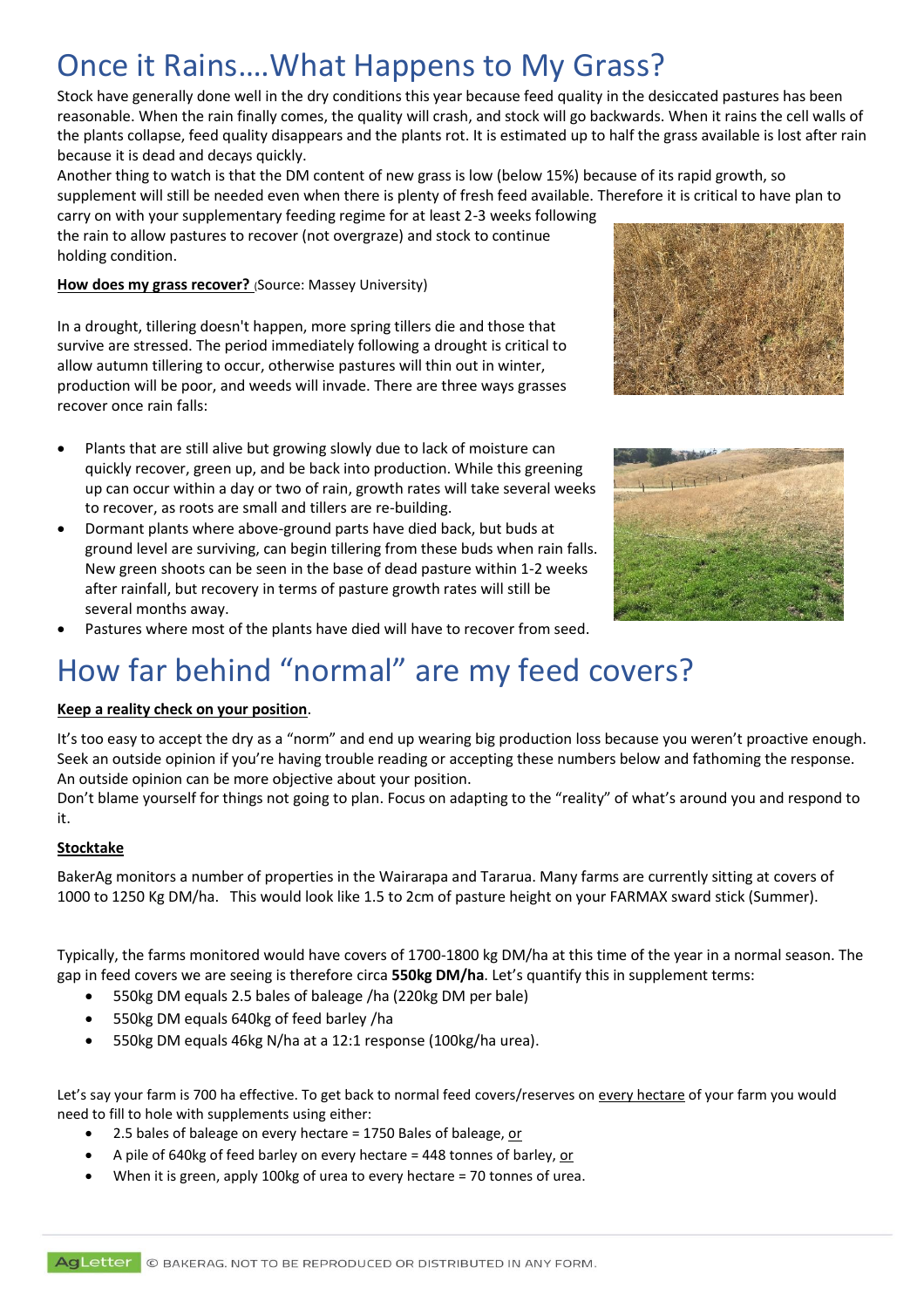#### **What is my daily Feed Demand per Ha?**

We strongly suggest you work out your daily feed demand and liveweight/ha (see end of AgLetter for worksheet). Below is a 700 ha summer dry Wairarapa farm that has been reducing feed demand steadily through the autumn. The current feed demand is 10.4 kg DM/ha and the liveweight/ha is 476 kg.

| Mob                      | Tally | Comment                                                                                        | <b>Your Situation</b> |
|--------------------------|-------|------------------------------------------------------------------------------------------------|-----------------------|
| Ewes                     | 2,550 | 64kg (shorn Dec). Pretty good condition, bit of a tail developing with<br>15% ewes below BCS 3 |                       |
| 2-ths                    | 800   | 60kg (shorn Feb), good condition, could still grow a bit.                                      |                       |
| Ewe Hoggets              | 900   | 40kg - good. but pushed for feed now. Will mate anything heavier than<br>42kgLW at this stage  |                       |
| Trade Lambs              | 300   | 34 kg. Aim to kill end of May 17kgCW                                                           |                       |
| Cows                     | 80    | 550kgLW. Good nick - weaned and working                                                        |                       |
| R2 Heifers               | 20    | 400kgLW. In-Calf                                                                               |                       |
| R1 Heifers               | 35    | 220kg. Weaned early March                                                                      |                       |
| R1 Trade Cattle          | 50    | 240kg.                                                                                         |                       |
| Total liveweight/ha      |       | 476 kgLW per hectare                                                                           |                       |
| Feed Demand KG DM/Ha/day |       | 10.4                                                                                           |                       |
| Total SU/ha              |       | 7.5                                                                                            |                       |
| Supplement               |       | 5ha of winter crop at 6tDM/ha ,60 big bales of hay                                             |                       |

#### **If I'm eating this….. and growing this ……what is going to happen?**

We have estimated what pasture growth rates would look like below with different recovery times. Like a Friesian bull, there will be compensatory growth in our pastures once it rains with May and June. Pasture growth rates can be higher post a drought because of stored N and S, depending on the pasture damage. Remember ryegrass will still grow well at a soil temp of 10  $^0C$  (soil temp on the 15th May 2019 was 13 $^0C$  on a Wairarapa farm) ......Bring on shorts at duck shooting and full dams!

| full dams!                        |        |      |      |      |     |      |     |     |
|-----------------------------------|--------|------|------|------|-----|------|-----|-----|
| <b>Start of April Recovery</b>    | April  | May  | June | July | Aug | Sept | Oct | Nov |
| Pasture growth kgDM/ha/day        | 7      | 17   | 14   | 11   | 15  | 20   | 34  | 35  |
| Feed Demand kgDM/ha/day           | 10.4   | 10.4 | 11   |      |     |      |     |     |
| Daily Deficit/Surplus kgDM/ha/day | $-3.4$ | 6.6  | 3    |      |     |      |     |     |
|                                   |        |      |      |      |     |      |     |     |
| <b>Start of May Recovery</b>      | April  | May  | June | July | Aug | Sept | Oct | Nov |
| Pasture growth kgDM/ha/day        | 3      | 12   | 14   | 11   | 15  | 20   | 34  | 35  |
| Feed Demand kgDM/ha/day           | 10.4   | 10.4 | 11   |      |     |      |     |     |
| Daily Deficit/Surplus kgDM/ha/day | $-7.4$ | 1.6  | 3    |      |     |      |     |     |

This is a crude supply and demand exercise, but what is clear is that we need to be building feed covers for winter now, but with a daily deficit in April and little surplus in May/June this property would struggle to build enough feed going into winter without more intervention. Enter your demand and your estimated PGRs to see the outcome.

### What does the FARMAX feed budget show?

Feed budgets keep you focused on "optimum feeding levels" and prevent the risk of running a compromise on stock condition. FARMAX is the best tool out for quantifying your feed position and forecasting forward.

#### **Forecast Performance**

- 700 ha farm
- The model assumes all stock numbers and weights are as per the table above.
- Starting cover on 1st April of 1250Kg DM/ha
- 5ha of winter crop (30 tonne DM) fed out in July/August
- 60 big bales hay fed out in July/August. No Nitrogen.

#### **Breeding ewes**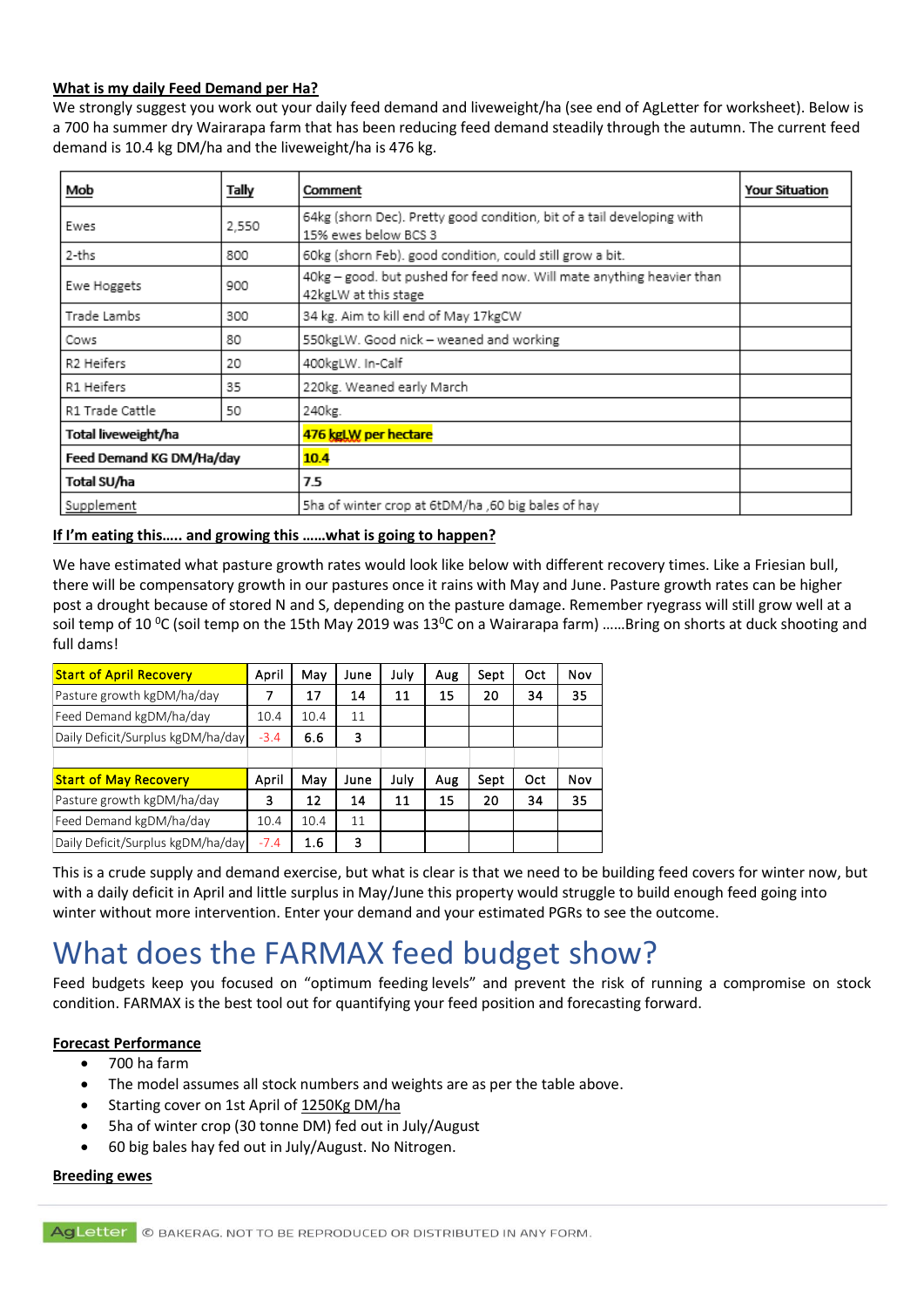This model assumes a ram date of 25th March. From the ewe weights above, it forecasts a scanning of 167% in ewes and 160% in 2-tooths, and a lambing result of 130% in ewes and 128% in 2-tooths. We have budgeted on these ewes losing half a condition score through winter.

#### **Ewe Hoggets**

In this model any ewe hoggets over 42kgLW are being mated, which means 600 are mated and 500 get in lamb. (For a twin hogget to get to a weaning weight of 62kgLW in late December she will need to be close to 60kgLW just prior to lambing).

#### **Trade Lambs**

The aim is to finish these lambs from March through to the end of May (17kgCW).This requires an average LWG of 80g/day. **Weaner Steers** 

These are 240kgLW now. In this model they are held through the winter and sold store in September at 324kgLW.

#### **THE RESULT:**

The Farmax graphs below show the result of our model assuming a "start of April recovery" or a "start of May recovery". It's not looking pretty!! The assumed pasture growth rates (kgDM/ha/day) for the two models are above in the table. The green line shows what the predicted pasture covers will be assuming the above. The grey/red line shows what the covers need to be to achieve the production assumptions and LWs set out above. If the line is red, it suggests it won't be feasible so something will not achieve what we have set out above (stock losing weight and production compromised).



 $\mathbb S$  $\circ$  ${\sf N}$ D *If it rains at the start of April it shows that this farm is going to be under pressure from now until around September and livestock production will be impacted*.

*If it doesn't rain significantly until the start of May there will be a significant feed deficit which will impact on ewe condition, hogget performance, and eventually lambing and weaning performance next spring.*

# How can we fix the problem?

1,539 1,448

 $\sf J$ F  $M$ 

1,298 1,196

First off, take stock of your situation. Measure some pasture, measure some stock condition and compare yourself to this model. There will be many farms in a better situation than this (higher covers, lower stocking rate).

1,390

#### **Build Covers Now**

Start  $\overline{A}$ M  $\mathsf{J}$ J  $\overline{A}$ 

st/Actual 1,250 738 829 956 959 1,084  $1,240$ 1,70 2,006  $2,17$ 2,202 2,07 1,816

Minimum

From the pasture cover graph above you can see that the covers required in spring is about 1400 kgDM/ha. The key to getting there is to do everything you can to build up covers prior to the winter.

**Breeding Ewes.** After one cycle 80% of your sheep will be in lamb. After this time there is no productive benefit from putting condition on ewes. Just maintain them at a constant condition and build covers.

**Grazing.** Breeding cows are the obvious ones. If you can find some it is a good option for lowering demand now to build covers.

**Sell Trade Stock.** Trade lambs are an obvious one, don't fight crap prices.

AgLetter © BAKERAG. NOT TO BE REPRODUCED OR DISTRIBUTED IN ANY FORM.